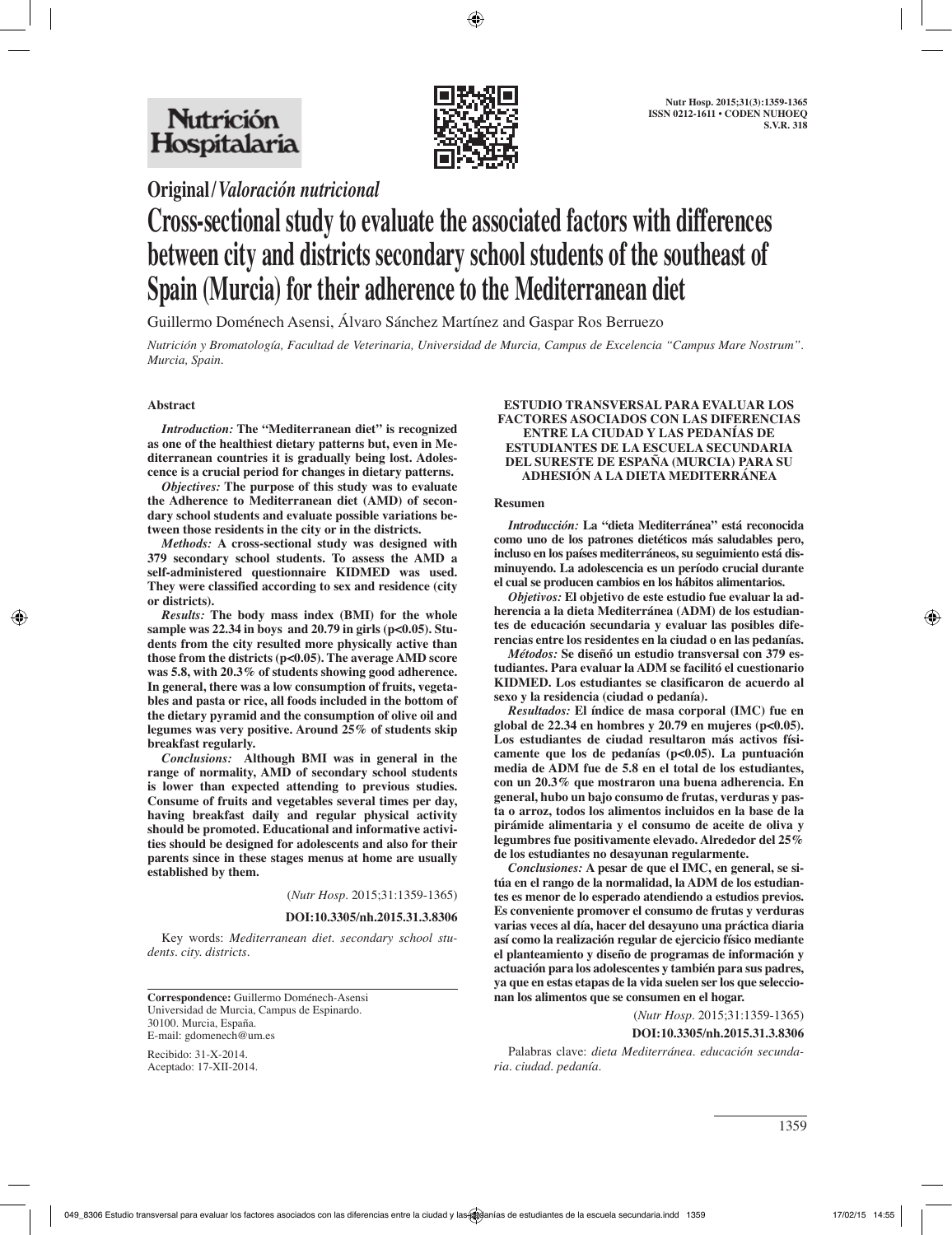#### **Introduction**

The Mediterranean Diet (MD) involves a set of skills, knowledge, rituals, symbols and traditions concerning crops, harvesting, fishing, animal husbandry, conservation, processing, cooking, and especially the sharing and consumption of food<sup>1</sup>.

The traditional MD is characterized by a high intake of plant foods (legumes, cereals, olive oil, seeds, fruits, and nuts). a moderate intake of fish, seafood, and alcohol (principally wine during meals), low-to-moderate intake of dairy products (cheese and yogurt) and eggs, and a low intake of meat, accompanied by other habits such as the "siesta" or after-meal  $nap^2$ .

During the last few decades Spain's dietary patterns have changed in several important aspects. While consumption of vegetables has remained steady and fruits are more popular today, other plant food as potatoes, legumes, cereals, and all their by-products have decreased considerably. Consequently, the percentage of animal food in the diet has reached almost  $50\%$ <sup>3</sup>, with a higher consumption of saturated fats and lower intake of complex carbohydrates and fibre. Other changes are less time dedicated to meals, more meals taken outside of the home, and less time for the siesta<sup>4</sup>.

However, some of these dietary changes also occur along an individual's lifespan, especially during adolescence. In this period, teenagers starts to take decisions on their own as an assessment of their identities and independence, so this phase is crucial period for preventing bad dietary habits from forming<sup>5, 6</sup>.

In the south-east of Spain, as in most of the country, the population is concentrated in cities where changes in customs tend to be faster than in the countryside. In the rural districts, people tends to keep more in contact with the land, the "huerta"(vegetable garden or fields typical of Spain) , and traditional customs associated with MD, but there is no evidence about possible differences in dietary patterns between students in the city and in the districts.

Many studies have previously analysed the diet of secondary school students<sup>6-9</sup>, but we have not found any study that compares dietary patterns in the town relative to the districts or nearby rural environment.

The aim of this study is to evaluate the adherence to Mediterranean Diet (AMD) in secondary school students and demonstrate possible differences between city and districts residents.

## **Material and methods**

## *Subject*

The cross-sectional study was designed to evaluate and compare the eating habits among students from different territories of the Spanish city of Murcia and some surrounding districts. The sample (Table I) comprised 379 students in secondary school, 245 from the

| <b>Table I</b>             |  |
|----------------------------|--|
| Distribution of the sample |  |

|                  |               | Gender        |               |  |  |  |  |
|------------------|---------------|---------------|---------------|--|--|--|--|
|                  | <b>T</b> otal | Women         | Men           |  |  |  |  |
| <b>Total</b>     | 379 (100%)    | $172(45.4\%)$ | $207(54.6\%)$ |  |  |  |  |
| <b>Districts</b> | 245 (64.6%)   | $101(41.2\%)$ | 144 (58.8%)   |  |  |  |  |
| City             | 134 (35.4%)   | $71(53.0\%)$  | 63 (47.0%)    |  |  |  |  |

Alquerias and Llano de Brujas districts (144 males and 101 females) and 134 from the city of Murcia (63 males and 71 females).

This study did not need ethical approval because no invasive procedures were necessary. All students volunteered for the study.

## *Methods*

To assess the AMD a self-administered questionnaire KIDMED was used. Development of the KIDMED10 index was based on principles that sustain Mediterranean dietary patterns and on those that undermine it. The questionnaire contains 16 questions and the index ranges from 0 to 12. Four questions denote a negative connotation with respect to the Mediterranean diet and assign a value of **-**1, while the rest of the questions have a positive aspect and give a score of **+**1. The sums of the values from the administered test were classified into three levels: good AMD (8-12), average AMD (4– 7), and poor (0-3).

Apart from the KIDMED questionnaire students were asked about height, weight (in order to determine BMI), and frequency of physical activity (less than twice, 2-3 times, or more than three times per week).

## *Statistical analysis*

The statistical software package IBM SPSS Statistics v19.0 (SPSS Inc.; Chicago, IL, USA) was used for data analysis. Chi-square analysis was performed to evaluate relationships between qualitative variables and Student-t test to compare quantitative variables between groups. Differences were considered significant at p<0.05.

## **Results**

As table II shows, the mean recorded BMI of participant is 20.79 for females and 22.34 for males; it was similar between urban and rural students but in all cases there were significant differences between sexes  $(n<0.05)$ .

The distribution related to BMI (Table III) shows 15.2% of females and 7.3% of males were underwei-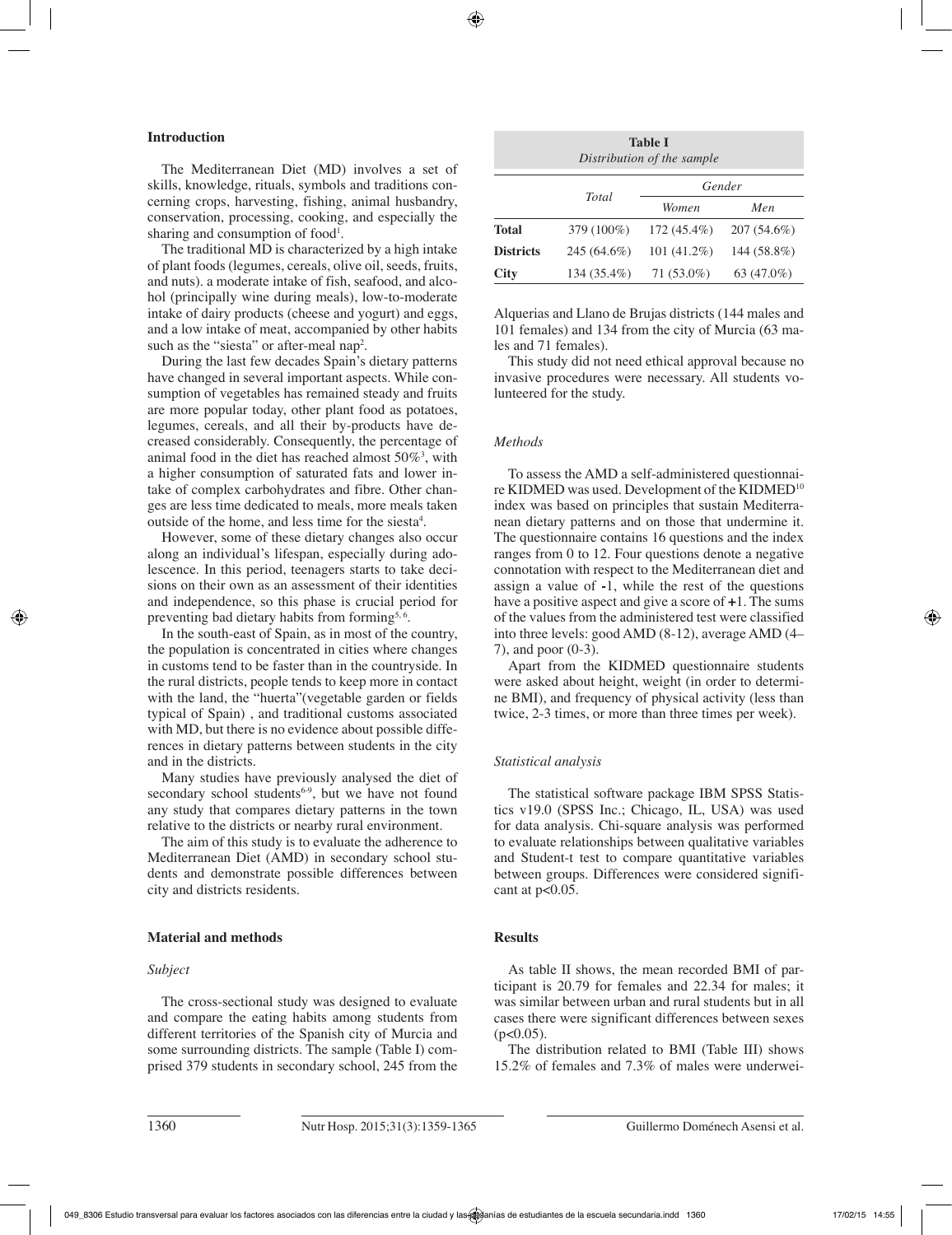| <b>Table II</b><br>BMI of the sample (mean $\pm SD$ ) |                   |                   |  |  |  |  |  |
|-------------------------------------------------------|-------------------|-------------------|--|--|--|--|--|
| Gender                                                |                   |                   |  |  |  |  |  |
|                                                       | Women             | Men               |  |  |  |  |  |
| <b>Total</b>                                          | $20.79 \pm 2.65*$ | $22.34 + 3.33*$   |  |  |  |  |  |
| <b>Districts</b>                                      | $20.93 \pm 2.60*$ | $22.19 \pm 3.43*$ |  |  |  |  |  |
| <b>Ciudad</b>                                         | $20.45 \pm 2.77*$ | $22.55 \pm 3.20*$ |  |  |  |  |  |

\*significant statistical differences by T-Student test at p<0.05 between gender.

ght, while the percentage of students with overweight was higher in boys than in girls (14.6% vs. 4.2%). In both cases results were significantly different between sexes (p<0.05). Analysing results in different territories, they were similar in both sexes and no significant differences were found.

About physical activity (Table IV) we found that, in general, boys are were active than girls, practicing more than 3 times per week 52.4% vs. 27.9% respectively( $p<0.05$ ), and in the opposite side,  $10.4\%$ of boys and  $20.4\%$  of girls ( $p<0.05$ ) present sedentary lifestyle (less than twice per week). This pattern was also found in the city, where only 11.6% of boys but  $32.8\%$  of girls were sedentary ( $p<0.05$ ), while 56.5% of boys exercised more than 3 times a week vs.  $23.0\%$  of girls (p<0.05). Comparing physical activity between areas, we found a more sedentary way of life (less than twice per week) in students from the city than from the districts (21.5% vs. 12.8%;  $p<0.05$ ) caused largely by the girls (32.8% vs. 15.0%; p<0.05), as the figures for urban and rural boys were similar (11.6% vs. 9.5%).

Regarding dietary patterns, the KIDMED index (Table V) came out to be 5.8 in the overall sample (5.6 for girls and 6.0 for boys). In the city it was 5.8 (5.6 for girls and 6.0 for boys) and in the districts 5.8 (5.6 for girls and 6.0 for boys). There was thus no significant difference in AMD between city and districts or between boys and girls. 20.3% of students had good adherence to the optimal MD (23.1% in the city and 18.8% in the districts) while 15.6% had poor adherence (17.2% vs. 14.7%). No significant differences were found either between area or residence or sex with respect to dietary patterns.

If we use the whole sample to analyse the differences between sexes on each question of the test separately, we find that boys consumed more pasta and rice (50.6% vs. 39.1%; p<0.05) and nuts (51.7% vs. 41.5%; p<0.05), while girls consumed more sweets and candies (30.4% vs. 18.6%; p<0.05).

In the city, girls were greater consumers of sweets  $(38.8\% \text{ vs. } 18.3\%; \text{ p<0.05})$  and commercial bakery products for breakfast  $(33.3\% \text{ vs. } 18.3\%; \text{ p} < 0.05)$ than boys and consumed one portion of vegetables daily more frequently  $(71.4\% \text{ vs. } 53.5\%; \text{ p<0.05}).$  On the other hand, in the districts boys consumed more fish 2-3 times per week than girls  $(60.4\% \text{ vs. } 46.5\%);$  $p < 0.05$ ).

Comparing the two areas of residence, students from the city consumed commercial bakery products for breakfast more often than students from the districts  $(25.4\% \text{ vs. } 14.3\% \text{ : } \text{p} < 0.05)$ , a difference largely attributable to girls' habits  $(33.3\% \text{ vs. } 13.9\%; \text{ p} < 0.05)$ .

| <b>Table III</b><br>Distribution of the sample by categories of BMI |               |               |               |             |                |               |  |  |
|---------------------------------------------------------------------|---------------|---------------|---------------|-------------|----------------|---------------|--|--|
| Total<br>City<br><i>Districts</i>                                   |               |               |               |             |                |               |  |  |
|                                                                     | Women         | Men           | Women         | Men         | Women          | Men           |  |  |
| Underweight                                                         | $29(15.2\%)*$ | $12(7.3\%)*$  | $10(17.9\%)*$ | $4(5.8\%)*$ | $19(14.1\%)$   | $8(8.4\%)$    |  |  |
| Normoweight                                                         | 153 (80.1%)   | 124 (75.6%)   | 42 $(75.0\%)$ | 55 (77.5%)  | 111 $(82.2\%)$ | 69 (72.6%)    |  |  |
| Overweight                                                          | $8(4.2\%)*$   | $24(14.6\%)*$ | $4(7.1\%)$    | $7(10.1\%)$ | $4(3.0\%)*$    | $17(17.9\%)*$ |  |  |
| <b>Obese</b>                                                        | $1(0.5\%)$    | $4(2.4\%)$    | $\theta$      | $3(4.2\%)$  | $1(0.7\%)$     | $1(1.1\%)$    |  |  |

\*significant statistical differences at p<0.05 by chi-square between gender.

|       | <b>Table IV</b>                                                    |           |
|-------|--------------------------------------------------------------------|-----------|
|       | Distribution of the sample according to physical activity practice |           |
| Total | Ciudad                                                             | Districts |
|       |                                                                    |           |

|                     | Total | Women   | Men     | Total       | Women                    | Men     | Total       | Women       | Men     |
|---------------------|-------|---------|---------|-------------|--------------------------|---------|-------------|-------------|---------|
| $\leq$ 2 times/week | 15.9  | $20.4*$ | $10.4*$ | $21.5^{\&}$ | $32.8$ <sup>&amp;*</sup> | $11.6*$ | $12.8^{k}$  | 15 $0^{\&}$ | 9.5     |
| 2-3 times/week      | 45.2  | 51.7*   | $37.2*$ | $37.7^{\&}$ | 44.3                     | 31.9    | $49.4^{\&}$ | $55.0*$     | $41.1*$ |
| >3 times/week       | 38.9  | $27.9*$ | $52.4*$ | 40.8        | $23.0*$                  | $56.5*$ | 37.9        | $30.0*$     | $49.5*$ |

\*significant statistical differences at p<0.05 by chi-square between gender in the same category (Total, city, Districts)

&significant statistical differences at p<0.05 by chi-square between different categories (City, Districts).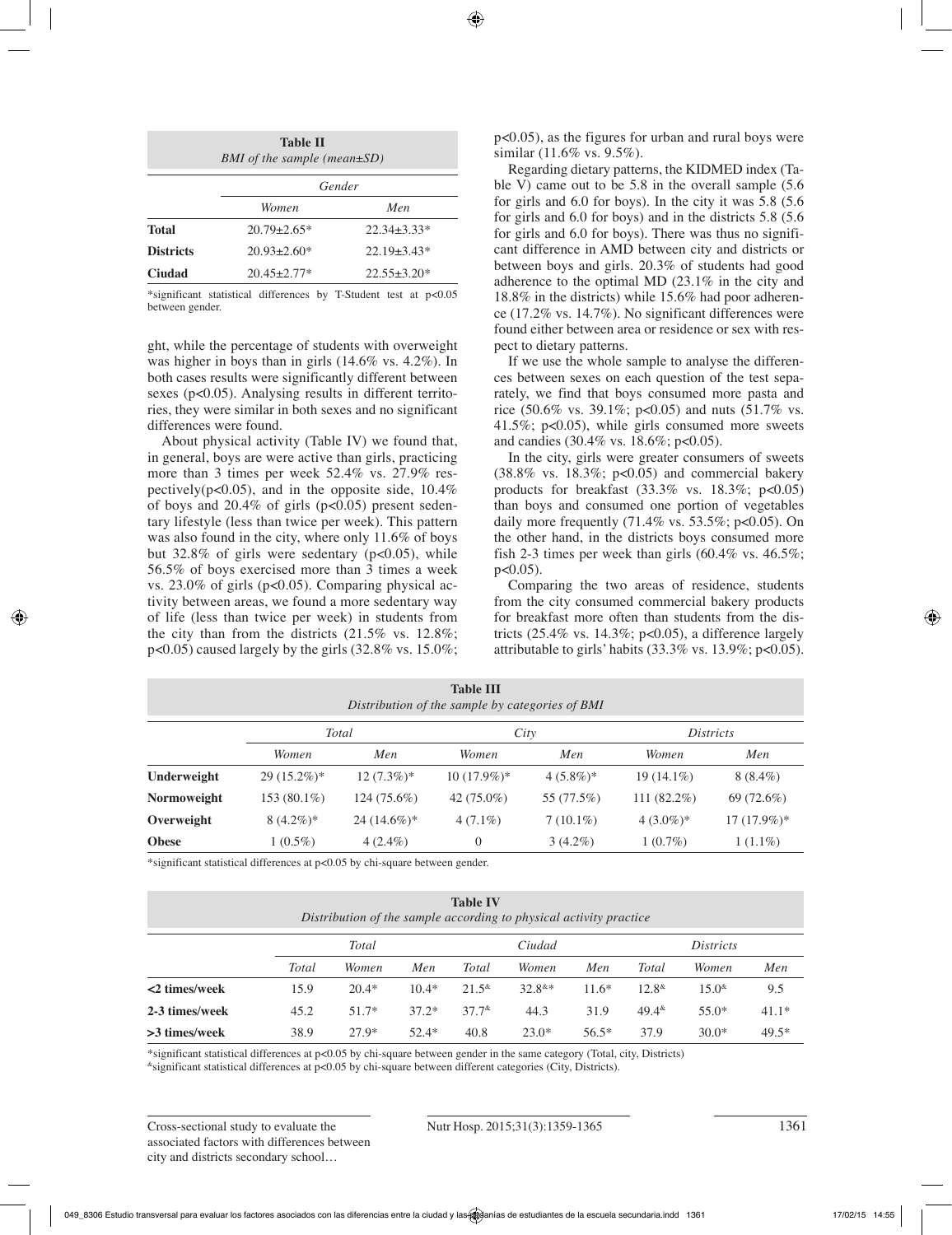|                                                                | Results for KIDMED test for total statems and by categories |               |               |         |                                                                                     |          |                  |              |         |         |
|----------------------------------------------------------------|-------------------------------------------------------------|---------------|---------------|---------|-------------------------------------------------------------------------------------|----------|------------------|--------------|---------|---------|
|                                                                |                                                             | Total         |               | City    |                                                                                     |          | <i>Districts</i> |              |         |         |
|                                                                |                                                             | Total         | Women         | Men     | <b>Total</b>                                                                        | Women    | Men              | <b>Total</b> | Women   | Men     |
| Takes a fruit or fruit juice every day                         |                                                             | 76.3          | 76.8          | 75.6    | 76.9                                                                                | 84.1     | 70.4             | 75.9         | 73.6    | 79.2    |
| Has a second fruit every day                                   |                                                             | 40.4          | 41.5          | 39.0    | 42.5                                                                                | 39.7     | 45.1             | 39.2         | 42.4    | 34.7    |
| Has fresh or cooked vegetables regularly<br>once a day         |                                                             | 59.4          | 59.9          | 58.7    | 61.9                                                                                | $71.4&*$ | $53.5*$          | 58.0         | 54.9&   | 62.4    |
| Has fresh or cooked vegetables more than<br>once a day         |                                                             | 22.2          | 23.2          | 20.9    | 18.7                                                                                | 17.5     | 19.7             | 24.1         | 25.7    | 21.8    |
| Consumes fish regularly $(\geq 2-3$ times per<br>week)         |                                                             | 54.6          | 50.2          | 59.9    | 59.0                                                                                | 58.7     | 59.2             | 52.2         | $46.5*$ | $60.4*$ |
| Likes legumes and eats them more than<br>once a week           |                                                             | 88.1          | 90.3          | 85.5    | 87.3                                                                                | 88.9     | 85.9             | 88.6         | 91.0    | 85.1    |
| Consumes pasta or rice almost every day<br>$(\geq 5$ per week) |                                                             | 44.3          | $39.1*$       | $50.6*$ | 47.8                                                                                | 42.9     | 52.1             | 42.4         | 37.5    | 49.5    |
| Has cereals or grains (bread. etc.) for<br>breakfast           |                                                             | 64.4          | 62.3          | 66.9    | 70.1                                                                                | 73.0&    | 67.6             | 61.2         | 57.6&   | 66.3    |
| Consumes nuts regularly $(\geq 2-3)$ times per<br>week)        |                                                             | 46.2          | $41.5*$       | 51.7*   | 44.0                                                                                | 39.7     | 47.9             | 47.3         | 42.4    | 54.5    |
| Uses olive oil at home                                         |                                                             | 94.7          | 94.2          | 95.3    | 95.5                                                                                | 93.7     | 97.2             | 94.3         | 94.4    | 94.1    |
| Has breakfast everyday                                         |                                                             | 75.2          | 72.9          | 77.9    | 73.9                                                                                | 69.8     | 77.5             | 75.9         | 74.3    | 78.2    |
| Has a dairy product for breakfast (yoghurt.<br>milk. etc.)     |                                                             | 81.3          | 77.8          | 85.5    | 79.9                                                                                | 74.6     | 84.5             | 82.0         | 79.2    | 86.1    |
| Has commercially baked goods or pastries<br>for breakfast      |                                                             | 18.2          | 19.8          | 16.3    | 25.4&                                                                               | $33.3&*$ | 18.3*            | 14.3&        | 13.9&   | 14.9    |
| Goes more than once a week to a fast-food<br>(hamburger)       |                                                             | 28.0          | 27.1          | 29.1    | 23.9                                                                                | 27.0     | 21.1             | 30.2         | 27.1    | 34.7    |
| Takes two yoghurts and/or some cheese<br>$(40 g)$ daily        |                                                             | 52.5          | 55.6          | 48.8    | 47.0                                                                                | 49.2     | 45.1             | 55.5         | 58.3    | 51.5    |
| Takes sweets and candy several times<br>every day              |                                                             | 25.1          | $30.4*$       | $18.6*$ | 27.6                                                                                | $38.1*$  | $18.3*$          | 23.7         | 27.1    | 18.8    |
| KIDMED index                                                   |                                                             | $5.8 \pm 2.1$ | $5.6 \pm 2.2$ |         | $6.0\pm2.1$ $5.8\pm2.2$ $5.6\pm2.2$ $5.9\pm2.2$ $5.8\pm2.1$ $5.6\pm2.1$ $6.0\pm2.0$ |          |                  |              |         |         |
|                                                                | Poor $(\leq 3)$                                             | 15.6          | 17.4          | 13.4    | 17.2                                                                                | 17.5     | 16.9             | 14.7         | 17.4    | 10.9    |
| Adherence to<br>Mediterranean Diet                             | Average $(4-7)$                                             | 64.1          | 63.8          | 64.5    | 59.7                                                                                | 61.9     | 57.7             | 66.5         | 64.6    | 69.3    |
|                                                                | Good $(\geq 8)$                                             | 20.3          | 18.8          | 22.1    | 23.1                                                                                | 20.6     | 25.4             | 18.8         | 18.1    | 19.8    |

**Table V**  *Results for KIDMED test for total students and by categories*

\*significant statistical differences at p<0.05 by chi-square between gender in the same category (total, city, districts).

&significant statistical differences at p<0.05 by chi-square between different categories (city, districts).

## **Discussion**

The BMI results were 20.79 for females and 22.34 for males (Table II) and were similar between urban and rural students, but BMI was in all cases significantly higher in boys ( $p<0.05$ ). Our results are in the range of normality and they are lower than those described in other regions of Spain such as Guadalajara 8 but significantly different than another study in the Canary Islands<sup>11</sup>, were BMI in girls was higher than in boys. Classifying students according to BMI (Table III) we found a greater proportion of students with normal

weight (75.6% for boys and 80.1% for girls). The cases of overweight were higher in males (14.6% vs. 4.2%; p<0.05), while underweight was more frequent in females (15.2% vs. 7.3%; p<0.05). Cases of obesity were very low in both sexes, a result notably different from another study of  $3<sup>rd</sup>$ -year secondary school students in Valencia (Spain)<sup>12</sup>, which reported obesity in 26.3% of boys and 12.0% of girls. While girls tended to be underweight, boys tended to be overweight. We think this tendency can be explained because in these years, girls are more concerned about body shape and sometimes a "desirable" body shape can be conflated with a noticea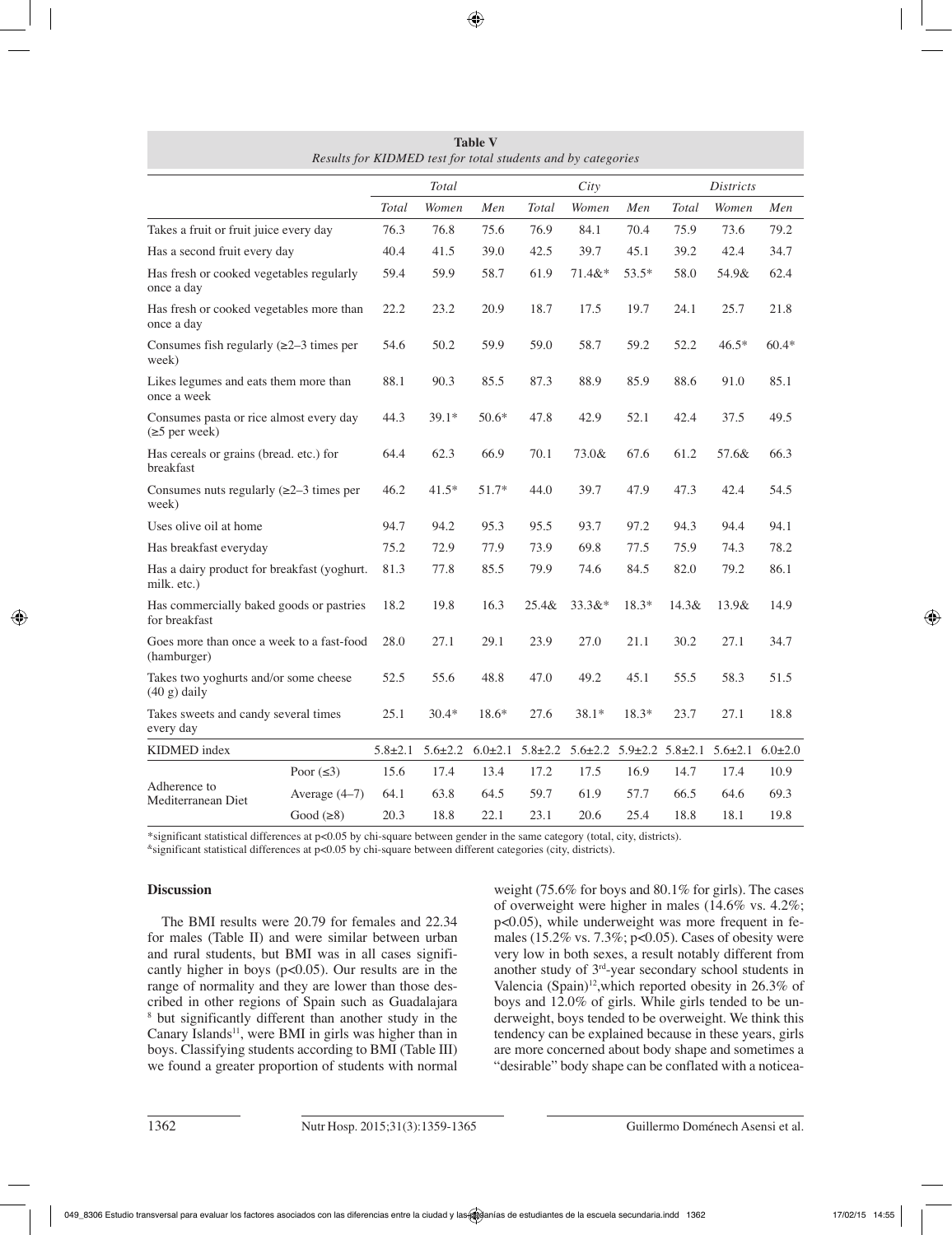ble and risky degree of thinness. Girls are surrounded by misleading messages by much of the media (sales of fashion magazines, billboard, music and video content, etc) so accurate information about healthy dietary patterns should be provided in order to discourage behaviours that are dangerous to health.

The practice of physical activity reveals that boys were more active than girls (Table 4), a result that is in line with other studies<sup>11</sup>. In our study 52.4% of boys but only 27.9% of girls practice exercised more than 3 time per week ( $p<0.05$ ). On the other hand,  $10.4\%$ of boys and 20.4% of girls, especially urban girls  $(32.8\%)$ , exercised less than twice a week (p<0.05).

We also noticed that students from the city were more sedentary than those in the districts (21.5% vs. 12.8%;  $p<0.05$ ) especially in the case of girls  $(32.8\%)$ vs.  $15.0\%$ ; p<0.05). One possible reason is that in the country there are more public places dedicated to the practice of sports so young people can engage in them easily and, in general, boys like to practice sports, like soccer or basketball, as a pastime more than girls at time that the relative influence of elite men's sports is higher than elite women's sports

After analysing the results of the KIDMED questionnaire we found a low mean adherence to the optimal MD, at 5.8 for the whole sample with a high of 6.0 for boys from the districts and a low of 5.6 in the case of girls in both territories. The level of AMD was also alarming. Most of the sample presents average AMD but only 20.3% have a good adherence to the MD with a high of 25.4% in boys from the city and a low of 18.1% in girls from the districts. That means that 79.3% of students overall (combining the 15.6% with poor and the 64.1% with average adherence) need to improve their dietary pattern. Differences between sex or territory showed no statistical significance (p>0.05). Our results are lower than others published on Mediterranean regions of Spain like Valencia<sup>12</sup> and Granada13. In the Valencia study, between 32.0% and 36.4% of secondary school students had good AMD, depending on the age of students, while around 50% of young people in Granada between 10 and 16 years old had good AMD.

The analyses of each question revealed several negative aspects. First of all we observed a very low consumption of fruit and vegetables. 76.3% of students consumed at least one piece of fruit daily, with the best being 84.1% in the case of girls from the city. That means that the remaining 15.9% did not consume fruit habitually being even 29.6% in the case of boys from the city. Another result that should be taken in account is that only 40.4% of students consumed fruit twice a day, which decreased to 34.7% in the case of boys from the districts. In the case of vegetables, the tendency was similar. 59.4% of students reported having one portion of vegetables daily but only 22.2% had two or more. On this question, girls from city were greater consumers of vegetables than those from the districts  $(p<0.05)$ .

Fruits and vegetables are the main source of vitamins, minerals, and fibre and a low consumption of these foods may lead to some metabolic diseases. Some educational programs, such as "five a day," suggest consuming five portions of plant foods, have already been established, but they are not effective in certain populations. Other information techniques should be considered, since they have previously demonstrated their effectiveness<sup>14, 15</sup>.

In the case of consumption of pasta or rice, the main source of carbohydrates, results were also lower than recommendations. Only 44.3% of students in general consumed them almost daily, with boys being more likely to do so than girls  $(50.6\% \text{ vs. } 39.1\%; \text{ p} < 0.05)$ . Looking at city and country residents separately, consumption was also higher in boys but the difference is not significant (p>0.05). Differences between sexes may be due to the relationship between pasta and high energy intake, so girls may tend to avoid it more than boys. This kind of food should be the main source of energy of any balanced diet and is located at the bottom of the food pyramid. Energy from carbohydrates should cover 50-55% of the total daily needs; using alternatives to these staples means higher consumption of fat or proteins with consequent negative aspects<sup>16, 17</sup>.

Another factor to take into account is the low consumption of nuts, mainly in girls  $(41.5\% \text{ vs. } 51.7\%);$ p<0.05). Despite this low result in this study in Murcia, it was slightly higher than what was described in the 2- to 14-year-old population<sup>10</sup> and much higher than the Granada study, where almost no nut consumption was recorded in the 10- to 16-year-old population<sup>13</sup>. Nuts in general supply high levels of energy because of their high fat content, which may be the reason for its low consumption, especially in girls, but this food also provides many essential fatty acids and minerals and is highly recommended in the MD as it is associated with a substantial reduction in the risk of major cardiovascular events among high-risk persons $18$ .

Skipping breakfast was another aspect that this study detected. 75.2% of students had breakfast every day, meaning that 24.8% did not usually take a meal in the morning. Skipping breakfast reached 30.2% in the case of girls from the city. Breakfast is the most important meal of the day, as it breaks the overnight fast and provides energy to start the day in good physical and intellectual condition $19-22$ , both of which are even more important in teenage students. Although skipping breakfast is a typical technique for losing weight, there is a controversy about its efficacy in this regard and in some cases it has even been associated with a tendency to overweight $2^{3, 24}$ . The percentage of students that skipped breakfast on this study is much higher than those described in previous studies in Spain $11, 13$ .

There was a high percentage of students that consumed dairy products for breakfast (81.3%). The KID-MED questionnaire did not ask for more information from students who did not consume these products, but many circumstances as intolerances, allergies, or alter